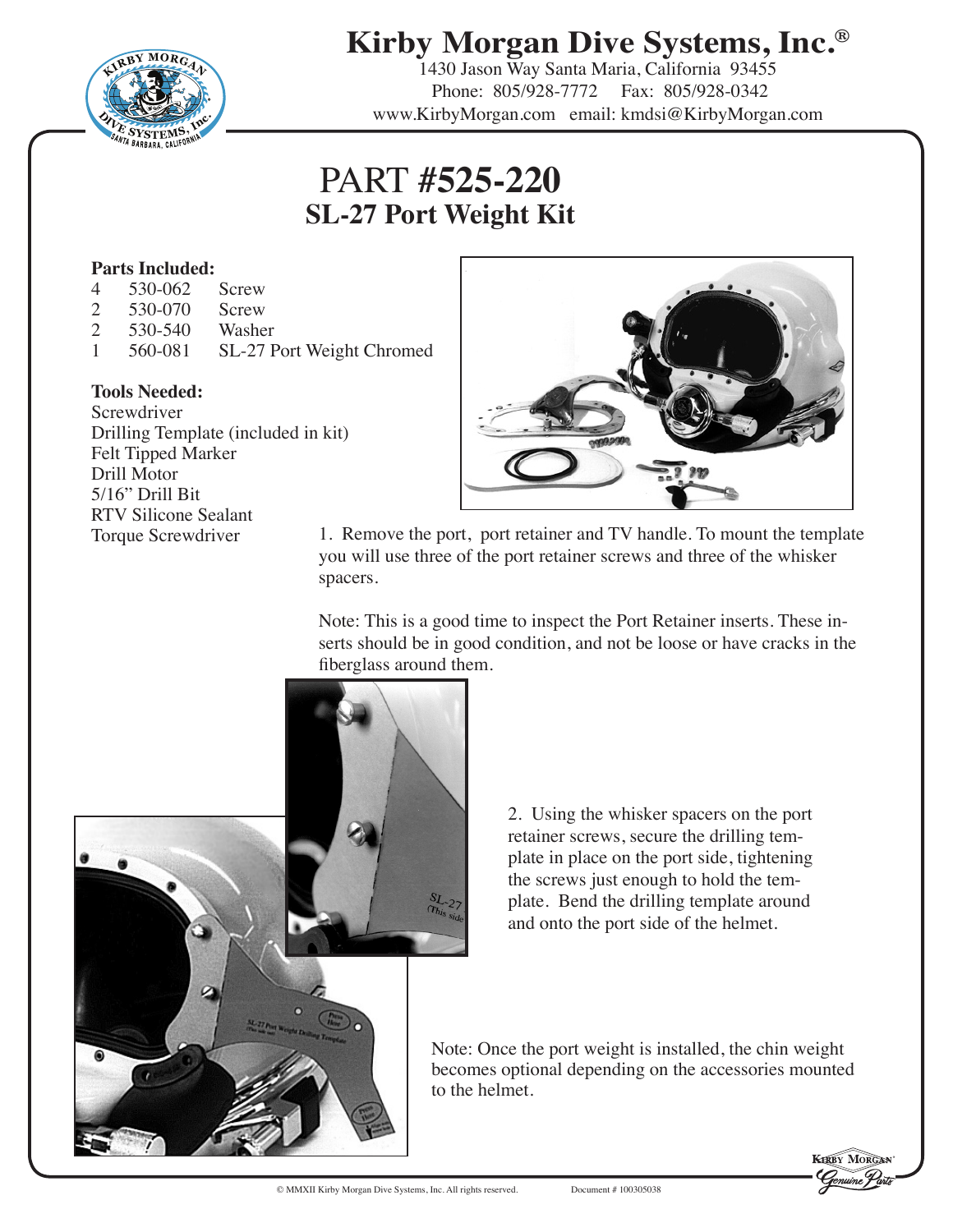# **Kirby Morgan Dive Systems, Inc.®**





3. Make sure that bottom edge of the template is aligned with the top of the helmet ring, then take a felt tip marker and mark the location of the weight mounting holes.

4. Drill the holes using a 5/16" drill bit. Take care to clean all fiberglass residue out of the hemet.



5. Put RTV silicone sealant around the edges of the two sides and the top of the weight and around



**KERBY MORGAN** 





the screw holes as shown. Secure the weight to the helmet using the screws and washers provided. Clean off the excess silicone at this time.

6. Reinstall the port and port retainer. Tighten the port retainer screws to 12 inch pounds. Put a circle of RTV sealant around the rear screw hole of the handle and reinstall the TV handle